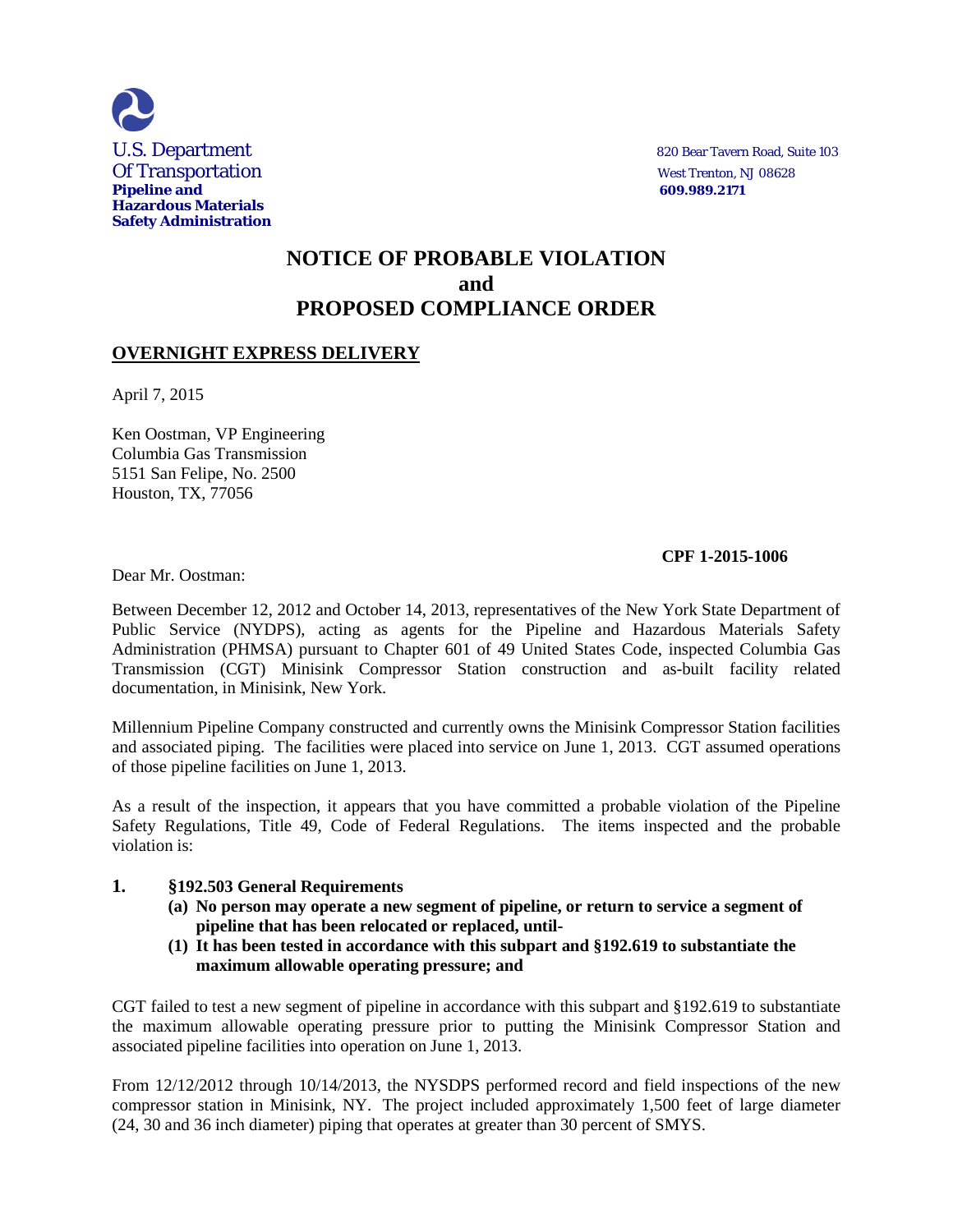- 1. The records review identified approximately 844 welds made in the shop and 59 welds made in the field.
- 2. Millennium hydrostatically tested the piping at the manufacturer.
- 3. The pipe lengths were then cut apart and transported to the field
- 4. The pipe was joined by field welds at the site of the new compressor station
- 5. A total of 59 welds were made in the field on the large diameter piping. None of the welds were strength tested.

NYSDPS asked Millennium if any of the field welds were included in the hydrostatic test that was performed at the manufacturer's shop. Millennium stated that field welds were 100% radiographed but they were not hydrostatically tested after the completion of field construction because Millennium did not want to risk the intrusion of residual water into its compressors.

PHMSA reviewed the following interpretation:

- 1. Interpretation: PI-94-024 Date: 06-07-1994 states that "In accordance with §192.503(a) in Subpart J, the entire replaced segment must be tested in accordance with Subpart J and §192.619, except the tie-in joints that are excepted under §192.503(d). It should be noted that the joints connecting the several pipe lengths are not tie-in joints. . ."
- 2. The line piping in question with the Minisink Compressor station fits the "joints connecting several pipe lengths are not tie-in joints" discussion in the interpretation above, and therefore they require a pressure test after several pipe lengths were welded together.

For short sections of pipe, §192.505(e) provides an exception for conducting a post installation strength test if the test is considered impractical. PHMSA does not believe that the large diameter piping installed during the Minisink Compressor Station construction meets the "impractical" exemption allowed by §192.505(e).

Therefore, CGT failed to test a new segment of pipeline in accordance with this subpart and §192.619 to substantiate the maximum allowable operating pressure prior to putting the Minisink Compressor Station and related pipeline facilities into operation on June 1, 2013.

Evidence is based on Minisink Compressor Station information, including as-built piping facility drawings, pressure test records, and CGT correspondence collected by NYSDPS during the inspection. A PHMSA interpretation is also part of the evidence.

#### Proposed Compliance Order

Under 49 United States Code, § 60122, you are subject to a civil penalty not to exceed \$200,000 per violation per day the violation persists up to a maximum of \$2,000,000 for a related series of violations. For violations occurring prior to January 4, 2012, the maximum penalty may not exceed \$100,000 per violation per day, with a maximum penalty not to exceed \$1,000,000 for a related series of violations.

We have reviewed the circumstances and supporting documents involved in this case, and have decided not to propose a civil penalty assessment at this time.

With respect to item 1 pursuant to 49 United States Code § 60118, the Pipeline and Hazardous Materials Safety Administration proposes to issue a Compliance Order to CGT. Please refer to the *Proposed Compliance Order*, which is enclosed and made a part of this Notice.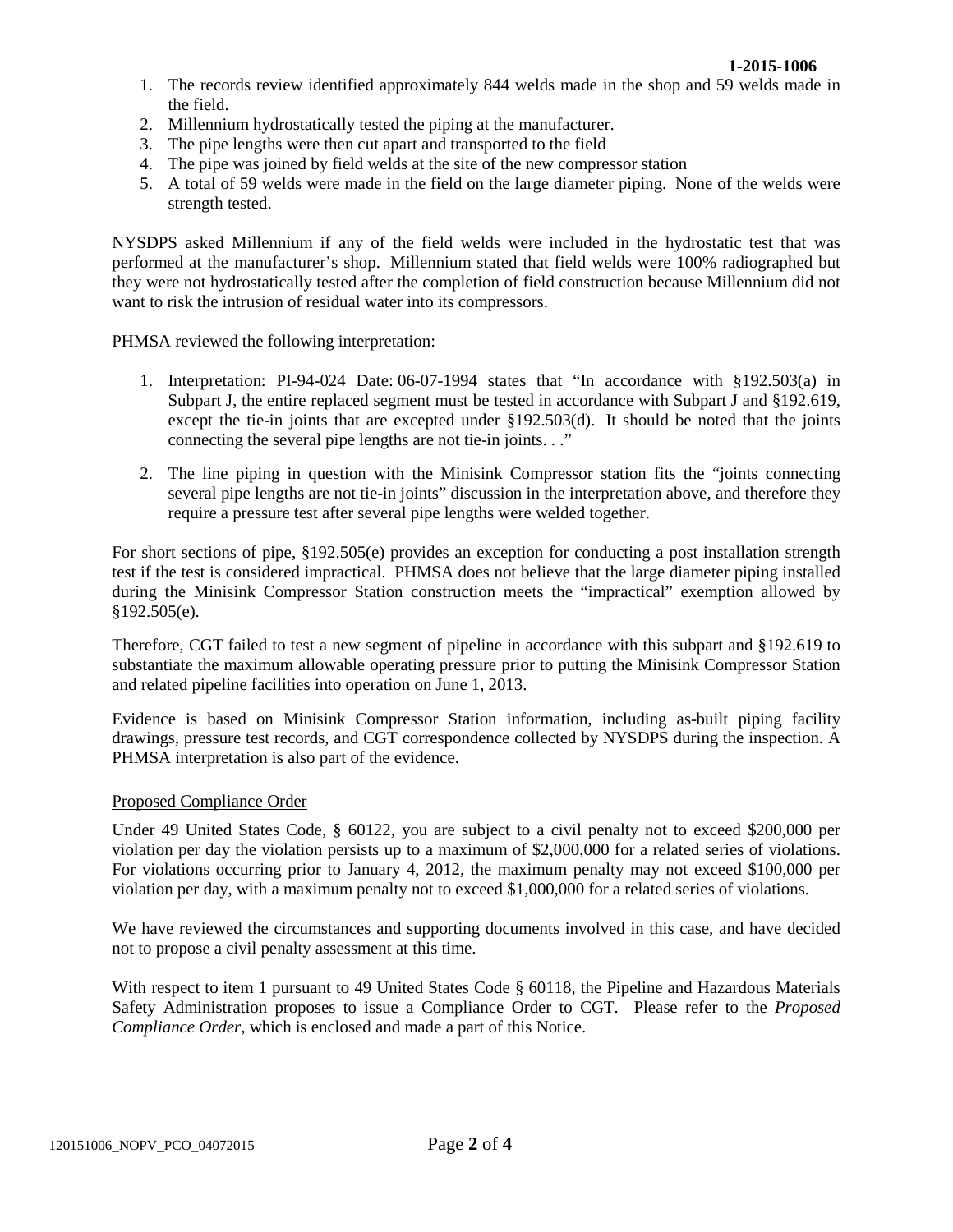#### Response to this Notice

Enclosed as part of this Notice is a document entitled *Response Options for Pipeline Operators in Compliance Proceedings*. Please refer to this document and note the response options. Be advised that all material you submit in response to this enforcement action is subject to being made publicly available. If you believe that any portion of your responsive material qualifies for confidential treatment under 5 U.S.C. 552(b), along with the complete original document you must provide a second copy of the document with the portions you believe qualify for confidential treatment redacted and an explanation of why you believe the redacted information qualifies for confidential treatment under 5 U.S.C. 552(b). If you do not respond within 30 days of receipt of this Notice, this constitutes a waiver of your right to contest the allegations in this Notice and authorizes the Associate Administrator for Pipeline Safety to find facts as alleged in this Notice without further notice to you and to issue a Final Order.

Please submit all correspondence in this matter to Byron Coy, PE, Director, PHMSA Eastern Region, 820 Bear Tavern Road, Suite 103, W. Trenton, NJ 08628. Please refer to **CPF 1-2015-1006** on each document you submit and please, whenever possible, provide a signed PDF copy in electronic format. Smaller files may be emailed to Byron.Coy@dot.gov. Larger files should be sent on a CD accompanied by the original paper copy to the Eastern Region Office.

Additionally, if you choose to respond to this (or any other case), please ensure that any response letter pertains solely to one CPF case number.

Sincerely,

Byron Coy, PE Director, Eastern Region Pipeline and Hazardous Materials Safety Administration

Cc: Mr. Kevin Speicher, NYSDPS

Enclosures: *Proposed Compliance Order Response Options for Pipeline Operators in Compliance Proceedings*